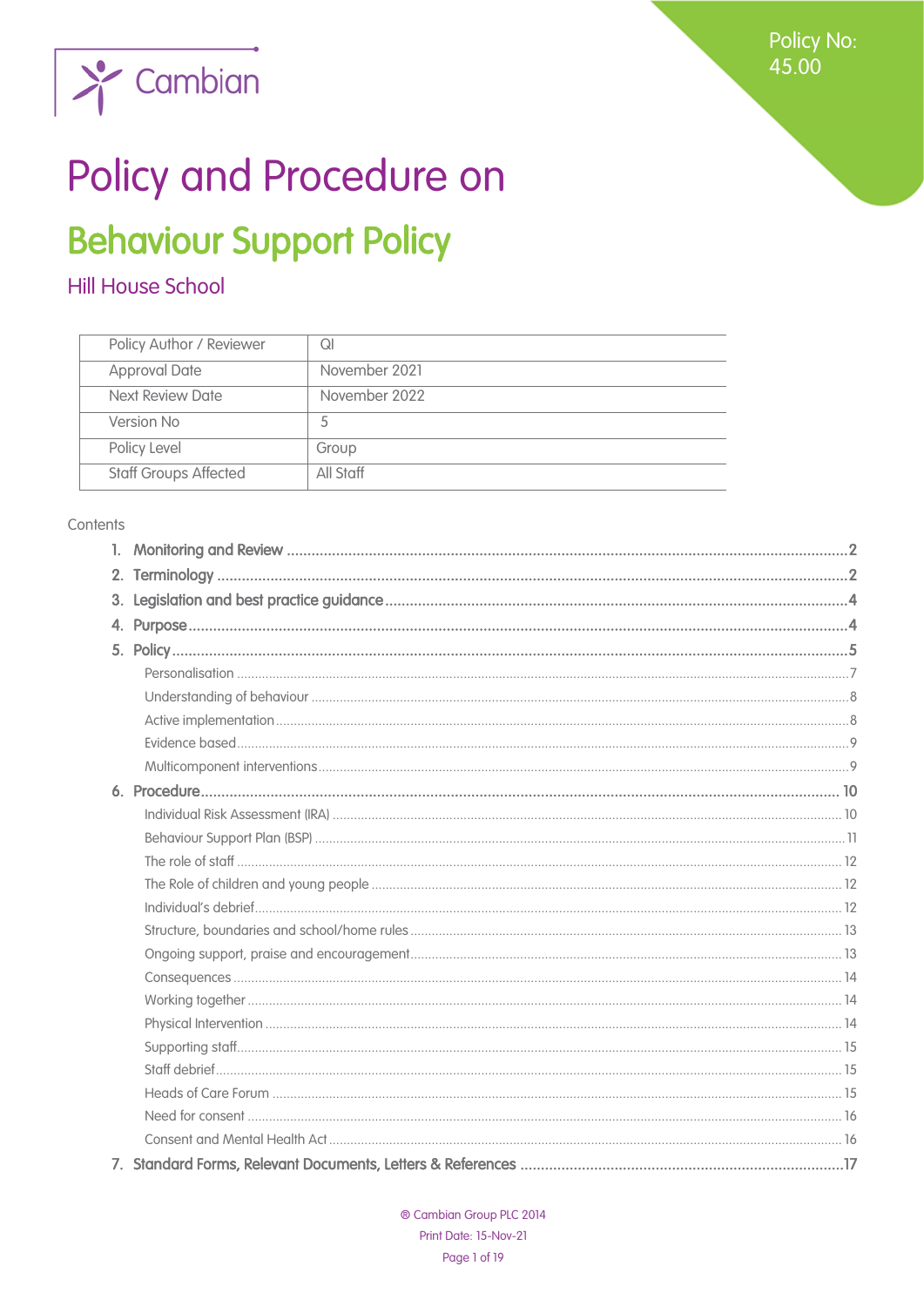

## <span id="page-1-0"></span>1. Monitoring and Review

- The Proprietor will undertake a formal review of this policy for the purpose of monitoring and of the efficiency with which the related duties have been discharged, by no later than one year from the date of approval shown above, or earlier if significant changes to the systems and arrangements take place, or if legislation, regulatory requirements or best practice guidelines so require.
- 1.2. The local content of this document and supporting procedures will be subject to continuous monitoring, refinement and audit by the Head of Service.

Signed:

Dyffith

Andrew Sutherland Representative, Proprietor- Cambian Group July 2021

## <span id="page-1-1"></span>2. Terminology

2.1. Our aim is to use consistent terminology throughout this policy and all supporting documentation as follows:

| 'Establishment' or 'Location | This is a generic term which means the Children's<br>Home/school/college. Hill House is a Children's Home and a<br>school                                                                                                 |
|------------------------------|---------------------------------------------------------------------------------------------------------------------------------------------------------------------------------------------------------------------------|
| <b>Individual</b>            | This means any child or young person under the age of 18 or<br>young adult between the ages of 18 and 25. At Hill House we<br>have children and young people attending and/or residing<br>between the ages of 11-19       |
| <b>Service Head</b>          | This is the senior person with overall responsibility for the school<br>and home. At Hill House this is the Principal who is Kate Landells<br>and the Registered Manager who is Kirsty Marsden (awaiting<br>registration) |
| <b>Key Worker</b>            | Members of staff that have special responsibility for Individuals<br>residing at or attending the Establishment.                                                                                                          |
| Parent, Carer, Guardian      | means parent or person with Parental Responsibility                                                                                                                                                                       |
| <b>Regulatory Authority</b>  | Regulatory Authority is the generic term used in this policy to<br>describe the independent regulatory body responsible for<br>inspecting and regulating services. At Hill House this is Ofsted.                          |

Next Review Date: October 2022 | Behaviour Support | Date: November 2021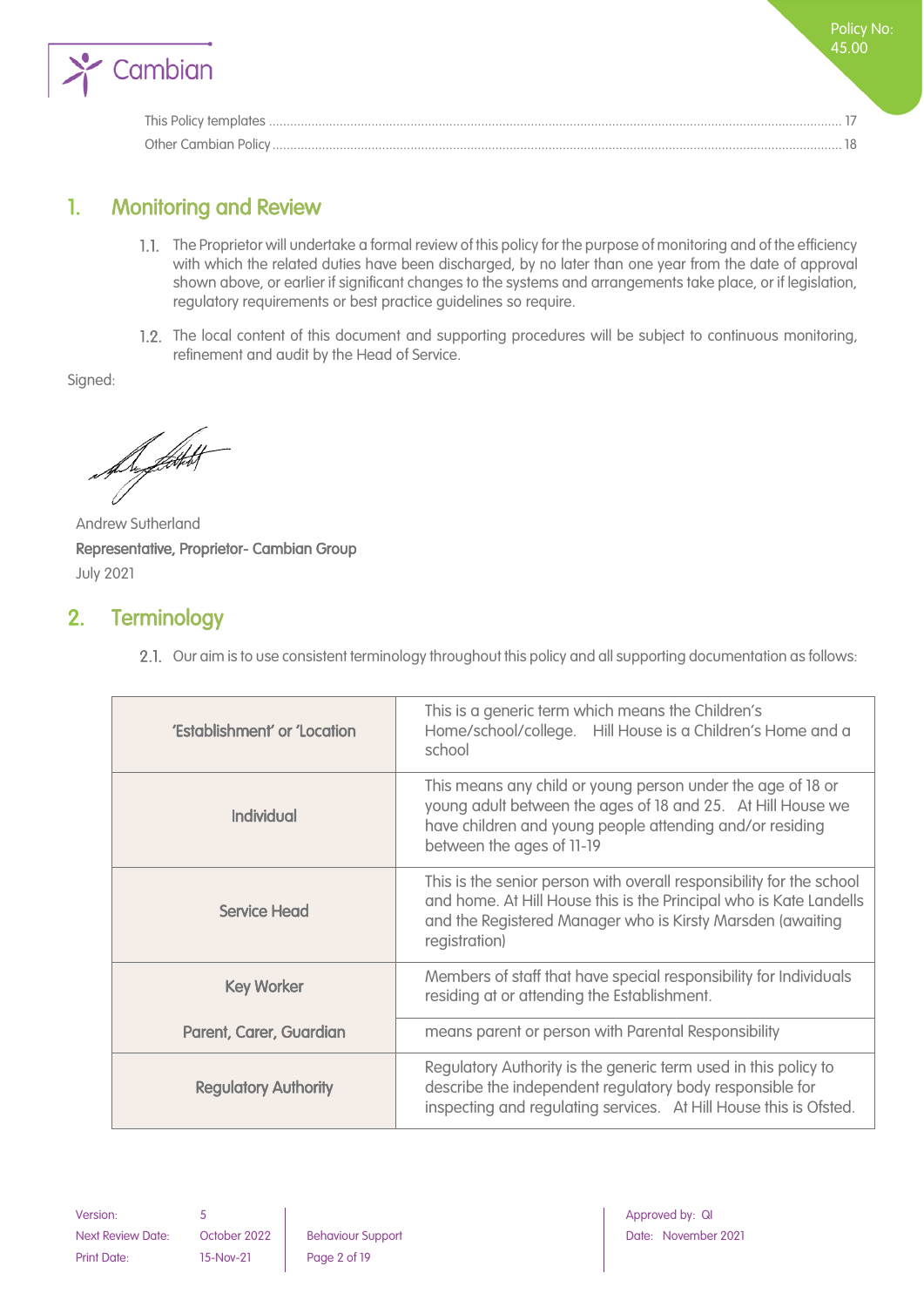

| <b>Social Worker</b>     | This means the worker allocated to the child/family. If there is no<br>allocated worker, the Duty Social Worker or Team Manager is<br>responsible. |
|--------------------------|----------------------------------------------------------------------------------------------------------------------------------------------------|
| <b>Placing Authority</b> | Placing Authority means the local authority/agency responsible<br>for placing the child or commissioning the service                               |
|                          |                                                                                                                                                    |
| <b>Staff</b>             | Means full or part-time employees of Cambian, agency workers,<br>bank workers, contract workers and volunteers.                                    |
| <b>CambianKPI</b>        | This is the online in-house information system which holds data<br>for each site on quality measures.                                              |

Next Review Date: October 2022 Behaviour Support Next Review Date: November 2021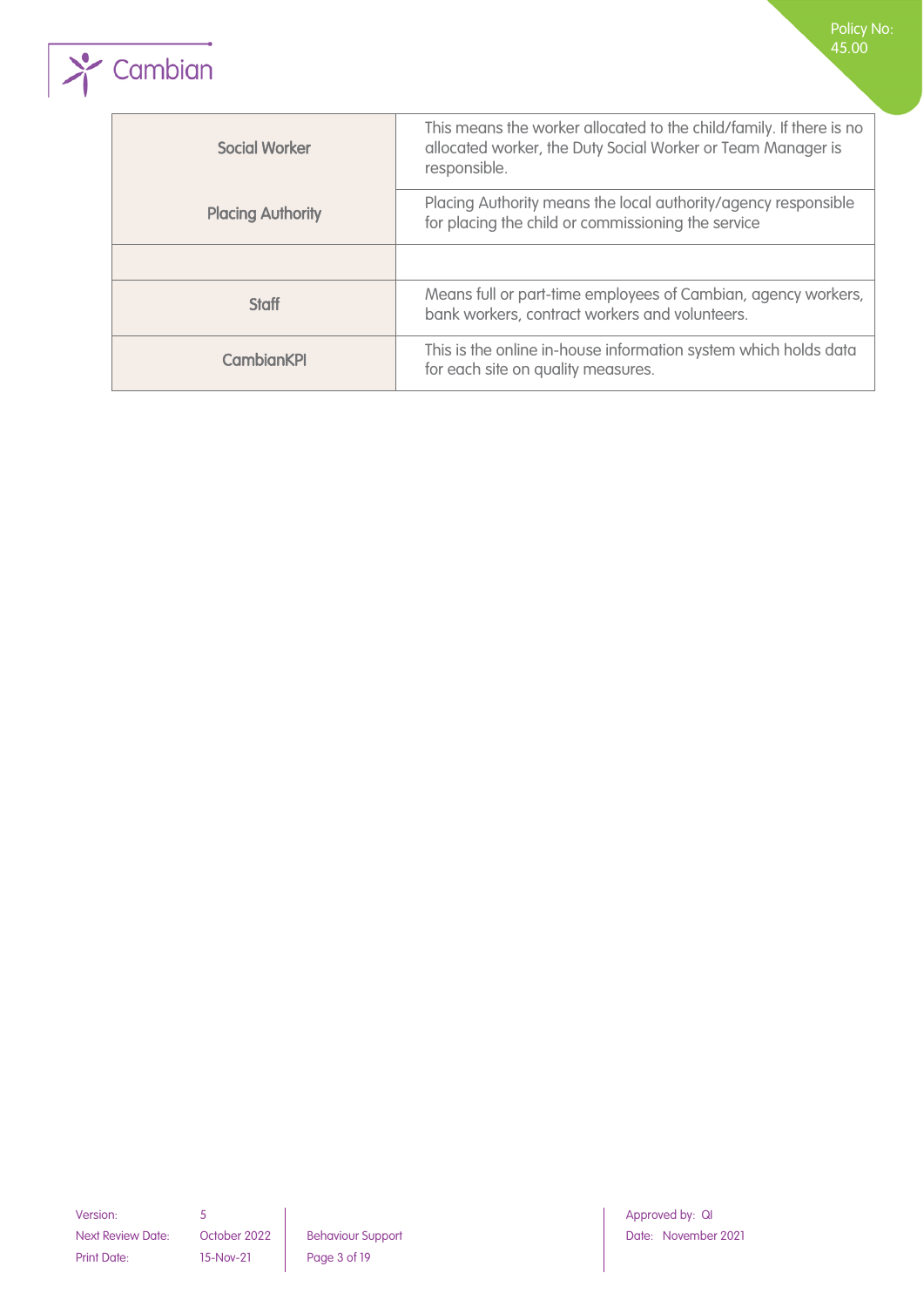## $\sum_{i=1}^{\infty}$  Cambian

## <span id="page-3-0"></span>3. Legislation and best practice guidance

- 3.1. The Education (Independent School standards) Regulations 2014
- 3.2. Children Act 1989
- 3.3. Human Rights Act 1998
- United Nations Convention on the Rights of the Child (Ratified 1991)
- 3.5. Education and Inspections Act 2006
- 3.6. Health and Safety at Work Act 1974
- 3.7. National Minimum Standards (RSS) 2015
- 3.8. Violent Crime Reduction Act 2006
- Children's Homes (England) Regulations 2015
- 3.10. Health and Social Care Act 2008, Regulations 2014
- 3.11. Equality Act 2010
- 3.12. Regulation and Inspection of Social Care (Wales) Act 2016
- 3.13. Care Standards Act 2000
- DE&S/DoH Guidance for Restrictive Physical Interventions. How to provide safe services for people with Learning Disabilities and Autistic Spectrum Disorder 2002
- DoH Guidance on Permissible Forms of Control in Children's Residential Care 1993
- DfE Use of Reasonable Force. Advice for Head Teachers, staff and governing bodies July 2013
- 3.17. DfE Behaviour and discipline in Schools 2014
- BILD Code of Practice for the use and reduction of restrictive physical interventions (third edition) 2010
- 3.19. Ofsted Below the radar: low-level disruption in the country's classrooms September 2014
- Behaviour and discipline in schools, Advice for Head Teachers and school staff February 2014
- Preventing and Tackling Bullying Advice for Head Teachers, staff and Governing Bodies' July 2017
- Reducing the Need for Restraint and Restrictive Intervention Children and young people with learning disabilities, autistic spectrum conditions and mental health difficulties in health and social care services and special education settings Published: 27 June 2019
- [https://www.crisisprevention.com/en-gb/Specialties/MAPA-Management-of-Actual-or-Potential-](https://www.crisisprevention.com/en-gb/Specialties/MAPA-Management-of-Actual-or-Potential-Aggression)**[Aggression](https://www.crisisprevention.com/en-gb/Specialties/MAPA-Management-of-Actual-or-Potential-Aggression)**
- [https://www.cqc.org.uk/sites/default/files/20180705\\_900824\\_briefguide](https://www.cqc.org.uk/sites/default/files/20180705_900824_briefguide-positive_behaviour_support_for_people_with_behaviours_that_challenge_v4.pdf)[positive\\_behaviour\\_support\\_for\\_people\\_with\\_behaviours\\_that\\_challenge\\_v4.pdf](https://www.cqc.org.uk/sites/default/files/20180705_900824_briefguide-positive_behaviour_support_for_people_with_behaviours_that_challenge_v4.pdf)

## <span id="page-3-1"></span>4. Purpose

4.1. The implementation of this policy is the responsibility of all staff. The monitoring and review of behaviours is the responsibility of the Head of Service/Registered Manager/Senior Behaviour Lead in collaboration with the site's senior management team.

| Version:                 |              |                          |
|--------------------------|--------------|--------------------------|
| <b>Next Review Date:</b> | October 2022 | <b>Behaviour Support</b> |
| Print Date:              | 15-Nov-21    | Page 4 of 19             |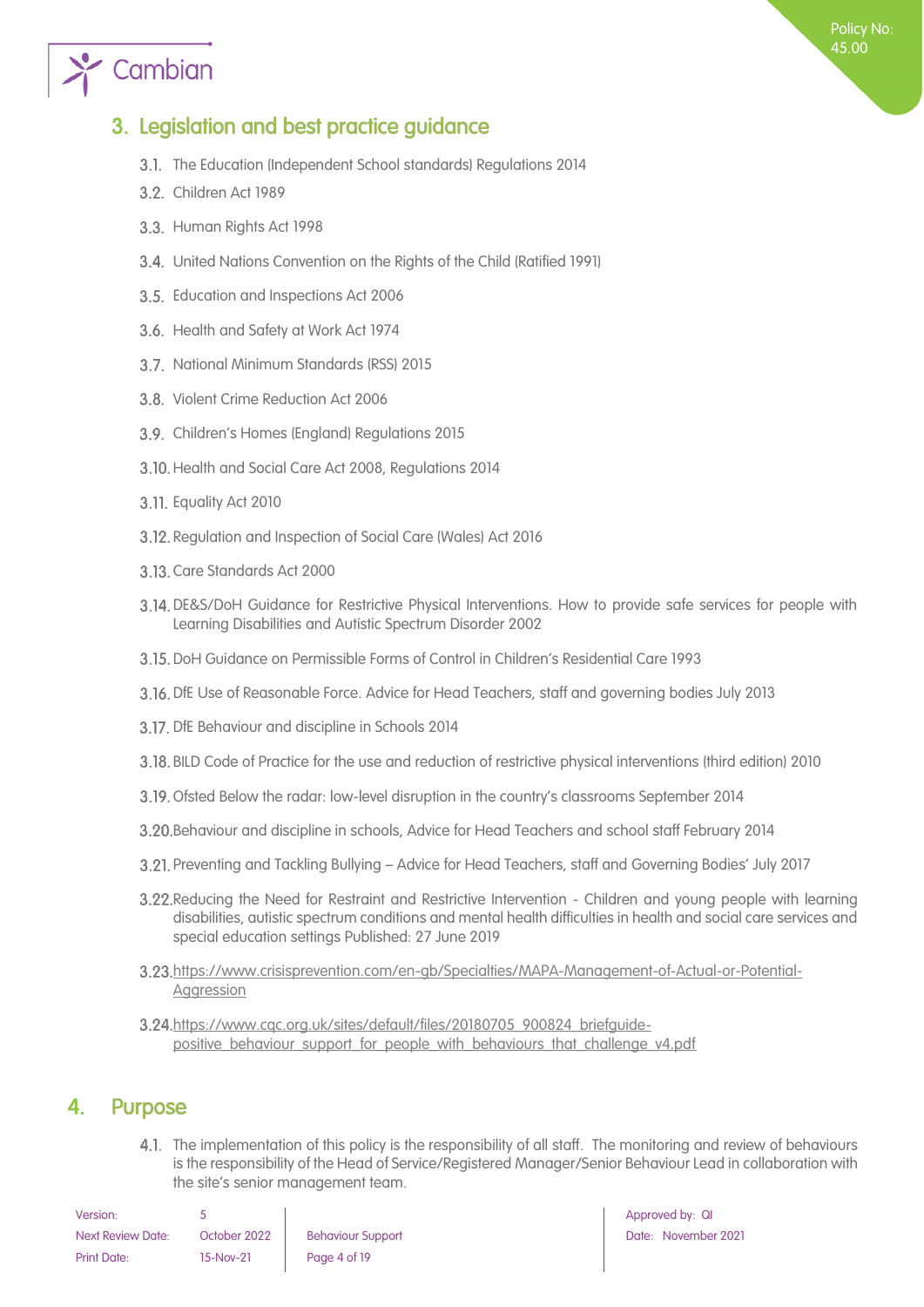

- The overall aim of the Behaviour Support policy is to reduce restrictive practices and improve the quality of a child's/young person's life and that of the people around them and to ensure that all children and young people within our services who may have some difficulties with social understanding, social communication, flexibility of thinking and/or sensory issues and also other behaviours of concern which for example might be linked to trauma, are safeguarded at all times and that they have the rights and means to live and learn in a safe and inclusive environment regardless of the difficulty they experience.
- All staff are expected to promote the social, physical and emotional well-being of all of the children and young people within our services. We aim for every Individual to feel valued and respected, and to be treated fairly.
- Effective behaviour support helps children and young people lead a meaningful life and learn new skills without unnecessary restrictions.
- 4.6. With the right approach to behaviour support delivered in a person-centred way, we believe we can reduce the likelihood and impact of behaviour of concern.
- 4.7. To maintain the safety of the individuals, the staff working with them, others and the environment.
- 4.8. To promote the use of effective non-aversive intervention strategies.
- 4.9. To support and encourage best practice and reduce the need for physical intervention to be used.
- 4.10. To ensure all locations comply with all the relevant current legislation and other national standards which govern this area of our work.

### <span id="page-4-0"></span>5. Policy

Cambian

- Experiencing neurodiversity such as autism can sometimes mean enduring a series of traumatic events, starting from a young age. For some, those events may add up to severe and persistent post-traumatic stress disorder (PTSD). Given various difficulties, and the communication challenges children often experience, their PTSD can be particularly difficult to recognise and resolve.
- 5.2. How a child/young person communicates through behaviour might be difficult for those around them to understand. This is especially true for neuro-diverse children and young people, or where a child with autism may have also experienced trauma. This understanding is critical in the development of the strategies deployed to support the child/young person. Some of the children and young people may display behaviour of concern as a response to a complex pattern of needs, frustrations as a result of their learning difficulty or because of associated conditions. Those problems might be compounded by their additional difficulties including mental health, social deprivation or complex medical conditions.
- 5.3. A child or young person may present some specific, and at times, additional behaviors which may be a result of trauma. Trauma occurs when a child experiences an intense event that threatens or causes harm to his or her emotional and physical well-being. Some events are more likely to be traumatic than others and children can have very different responses to the same event. When a child/young person experiences trauma, it can affect their daily lives and their ability to get along with others.
- Abuse, sexual assault, violence, natural disasters and wartime combat are all common causes of PTSD in the general population. Among neuro-diverse children/young people, everyday events can be experienced as traumatic e.g. fire alarms, the loss of a family pet, having to live without the family e.g. in a residential home / residential school, daily expectations including having to follow an education program/timetable, changes to expected routines or even a stranger's offhand comment can also be destabilizing. Neurodiverse children and young people with autism can also be traumatized by others' behavior towards them, even when there is no threat perceived by others.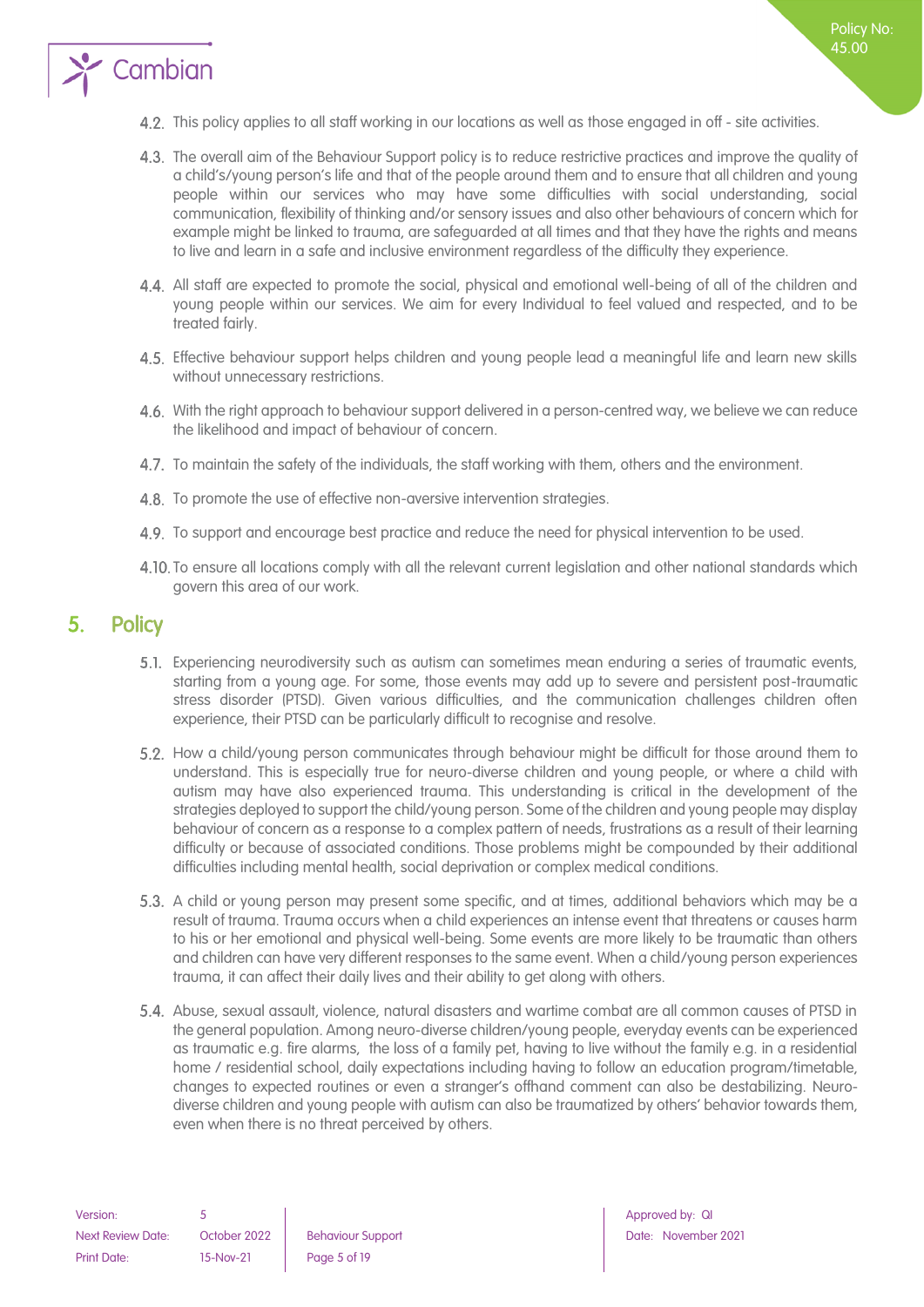

- 5.5. All staff working with our children and young people must always be willing to look past challenges presented by a child/young person's diagnoses if they are to provide a truly holistic approach to support. However, staff having the understanding of a particular diagnosis, may help them consider critical areas when identifying the appropriate strategies to support that child/young person. This is most effectively achieved, where possible, when done alongside and involving, the child/young person as an agents of change in their own life.
- 5.6. Owing to their complex needs, children and young people sometimes behave in ways that others can experience as challenging or don't fully understand. On some occasions, these expressions may be perceived as dangerous and have the potential to result in harm to the person displaying the behaviour, their peers, those working alongside them or the public. On other occasions the behaviour may constitute partial or even complete withdrawal, ongoing sadness and lack of engagement in education or other activities within the home or outside the provision.
- 5.7. This policy provides guidance for staff to be able to effectively support a child/young person when they are displaying behaviour of a concern, including:
	- Anxiety, fear or panic attacks
	- Too much or too little sleep
	- Loss of appetite or overeating
	- Unexplained irritability or anger
	- Difficulty focusing on projects and school/college work
	- difficulty maintaining conversation
	- Difficulty generating ideas or solving problems
	- showing obsessive or pervasive worry
	- Denial (potentially as the result of toxic shame) and confusion
	- Sadness
	- Poor concentration
	- Survival instinct lie, steal, seek shelter, food
	- Physical or verbal aggression
	- Self-injury
	- Property destruction
	- Disinhibited and impulsive behaviour
	- Hyper sexuality
	- Difficulty developing healthy relationships Impulsivity
- 5.8. This list is not exhaustive and there might be other behaviour(s) which is equally critical but not listed above. When forming an assessment for developing strategies for positive behaviour support, consideration needs to be given to the baseline assessment of behaviour and also to the shared knowledge and understanding of each child/young person, including changes to regular, known behaviour.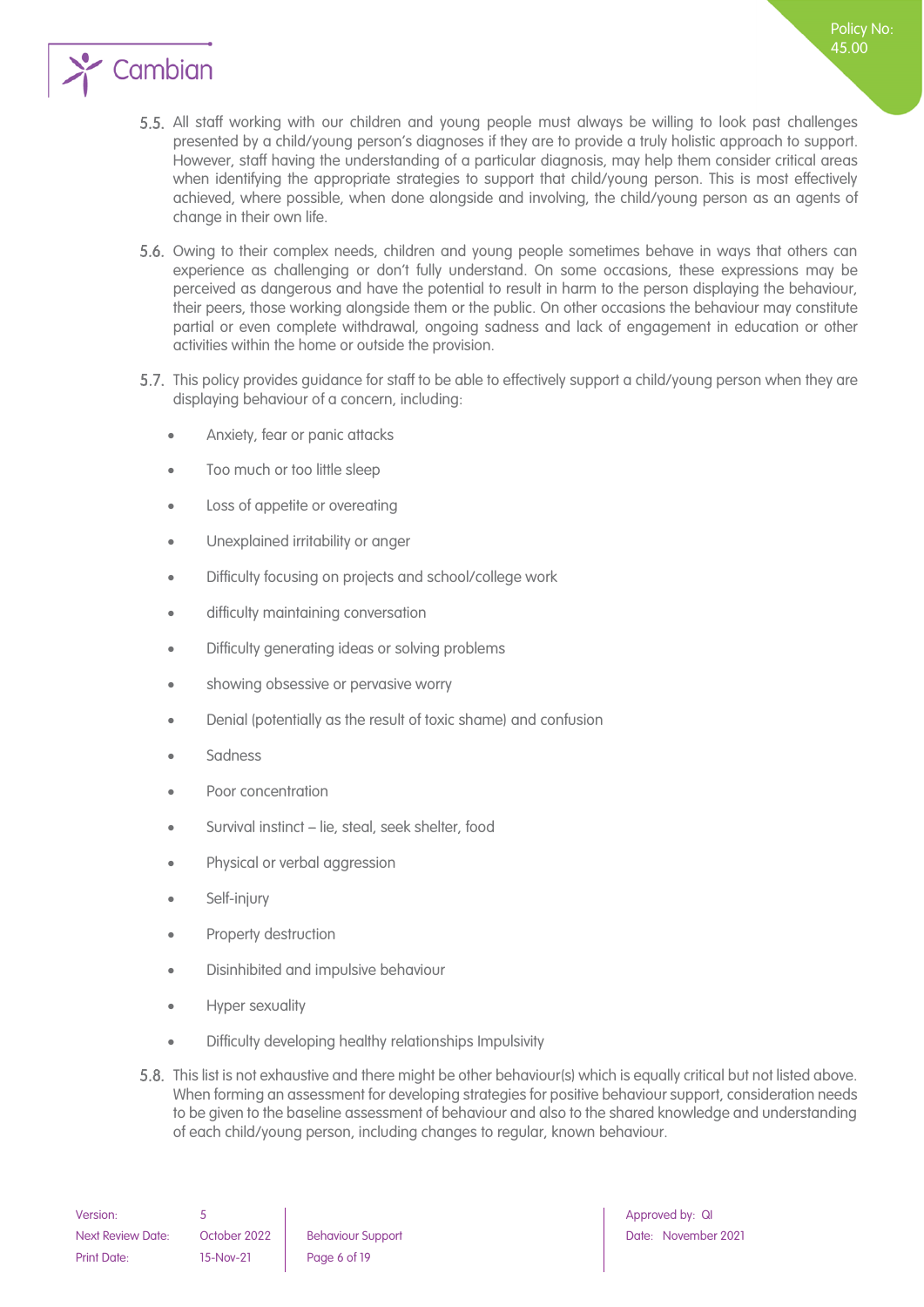

5.9. Our approach to behaviour support within Cambian is based upon the overriding principle that all behaviour is a form of communication. The communication can be as the result of an unmet need or frustration as a result of not being understood by others. Pre-empting needs and improving methods of communication may be helpful in reducing or at times even stopping behavior of concern. However, there are also other factors in the overall development of a child/young person which are equally critical, and which may directly contribute to the reduction of behavior of concern.

5.10. Therefore, as an organisation we aim to:

- Value each other and develop mutual respect,
- Provide environments that are mindful of sensory needs, i.e. tidy, uncluttered and clean environments,
- Develop and maintain an environment where children and young people feel safe and secure and which supports everyday learning,
- Maintain an environment where children and young people feel there is unconditional positive regard and acceptance of them for who they are and also one, where they feel being actively listened to,
- Create an environment with plenty of optimism and appropriate level of tolerance, but also high expectations,
- Provide relentless focus and commitment to positive relationship building and atunment regardless of the time involved and number of attempts already made,
- Create an environment where all children and young people understand the need for effective communication, including being able to say 'no' when they need to, helping development and maintenance of positive relationships between children/young people and adults,
- Maintain an environment where children and young people can learn about themselves and their rights and responsibilities,
- Creating an environment where children and young people develop a sense of personal autonomy. Where staff facilitate decision making processes so each child and young person can learn about risks involved and benefits of their decisions.,
- Create a moral foundation for children and young people where skills of self-control and self-discipline are developed and they are able to take responsibility for their actions and learn how to look after themselves in the future,
- Equip children and young people with skills for life so they can make informed decision and understand the natural consequences,
- Ensure Leadership Teams will focus on continuous improvement having children's/young people's needs at heart of all they do,
- Ensure there are opportunities for parents and carers to play an active part in their child's/young person life.
- 5.11. In order to help improve the quality of each child/young person life and the quality of life for those around them Cambian recognises the 5 signs of Positive Behaviour Support (PBS) identified by BILD®:

#### <span id="page-6-0"></span>Personalisation

- Behaviour support will be individualised i.e. based on a comprehensive multi-disciplinary assessment of the abilities and needs of the individual in our care. The support provided for children's / young people's behaviour will always require personalised approaches. These will help to:
	- Reduce anxiety
	- Enhance motivation, confidence and self esteem
	- Improve concentration and reduce distractions
	- Facilitate independence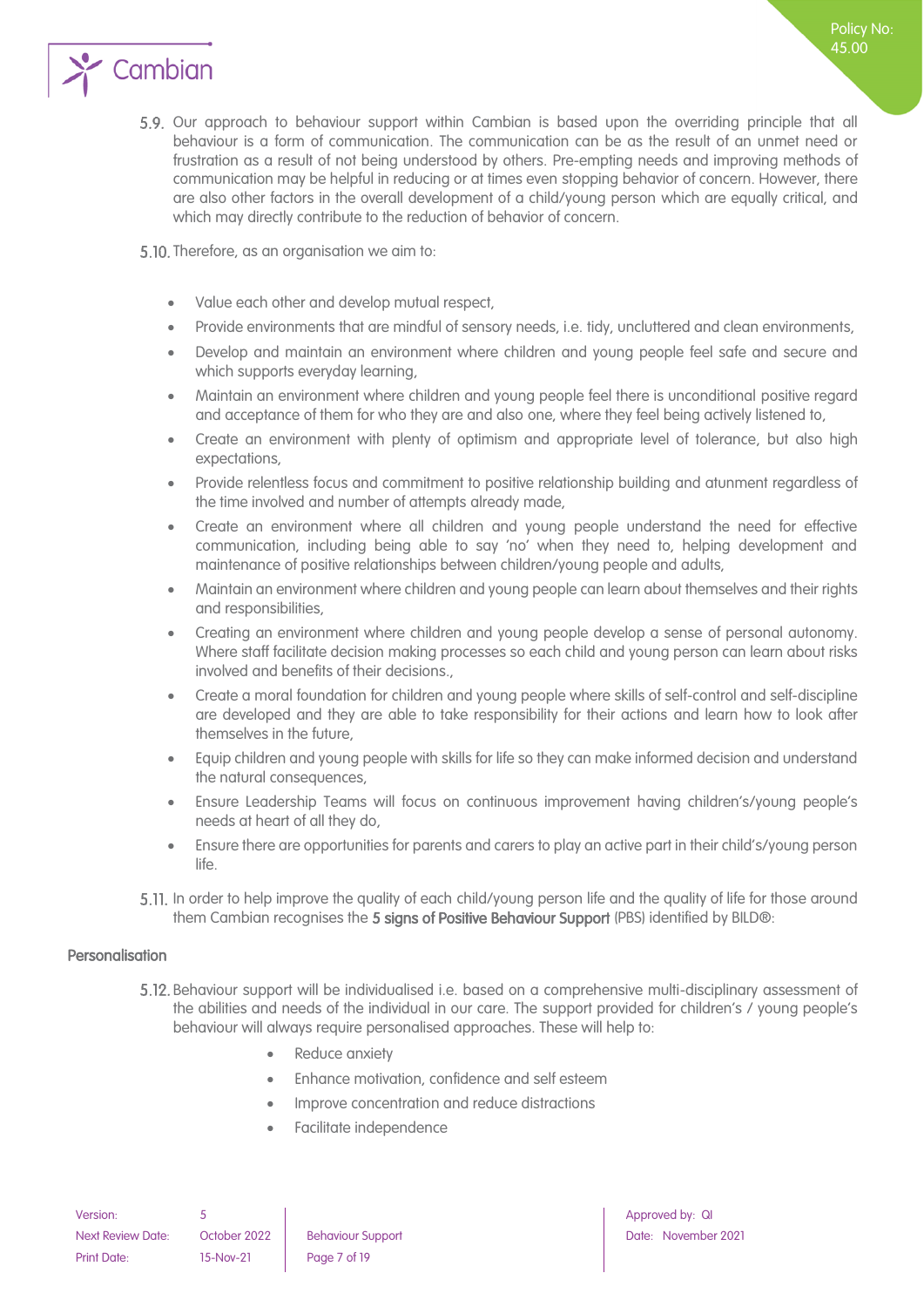

5.13. As far as it is practically possible, children and young people should be involved in determining their support, education and care needs alongside other people in their lives. They should be able to participate in the decision-making processes. This should include taking part in the reviews and planning of their behaviour support plans.

Policy No: 45.00

#### <span id="page-7-0"></span>Understanding of behaviour

- 5.14. Multi-Disciplinary Team assessments should be used to develop our understanding of the function of any presenting challenging behaviour. Individual Risk Assessments (IRA) and Behaviour Support Plans (BSP) are developed in conjunction with relevant key people around the child/young person including: care and support staff, education staff, managers, clinicians. From there, a detailed and robust strategic document is developed, which will support staff to have a deep understanding of the needs of the individual. Strategies are discussed with the staff who have a good knowledge of each child/young person.
- 5.15. A clear approach to managing and supporting children and young people with behaviour of concern is embedded in all our services. This may include an assessment and intervention framework (such as functional analysis) that sees behaviour as having meaning, which is multi-faceted and supports the positive change through the understanding of behaviour.

#### <span id="page-7-1"></span>Active implementation

- All children and young people in all Cambian locations have Individual Risk Assessment and Behaviour Support Plan.
- 5.17. It is the responsibility of the Head of Service/Registered Manager to ensure that:
	- All children and young people have a current Individual Risk Assessment and up to date Behaviour Support Plan, designed to reduce risks associated with the behaviours of concern.
	- The Behaviour Support Plan is reviewed every 3 months as a minimum and also following incidents, where known behaviour support strategies didn't fully work or where new behaviour occurred which requires specific approaches to be used,
	- Where appropriate, the child/young person has read and understands their Behaviour Support Plan and is encouraged to participate and contribute to the planning process,
	- The Behaviour support Plan is shared with parents/guardians, relevant authorities.

5.18. A Behaviour Support Plan includes information about:

- Pre-emptive action taken to reduce known triggers (i.e. plan for change, support following family contact, support in particular subjects or in relation to significant dates/anniversaries etc.)
- How the environment needs to be managed to support the child/young person (i.e. demonstrates an understanding of impact of the environment on the sensory needs of the child/young person and seeks to minimise these),
- The skills and strategies the person needs to be taught to enable them to communicate in a more positive, socially acceptable way,
- Strategies for supporting socially unacceptable behaviour when it occurs including proactive, active and reactive phases,
- Any positive motivators/incentives/rewards to be used and any actions which should be avoided during a particular phase,
- Areas to be considered and relevant strategies to be used in order to prevent potential relapse into crisis behaviours.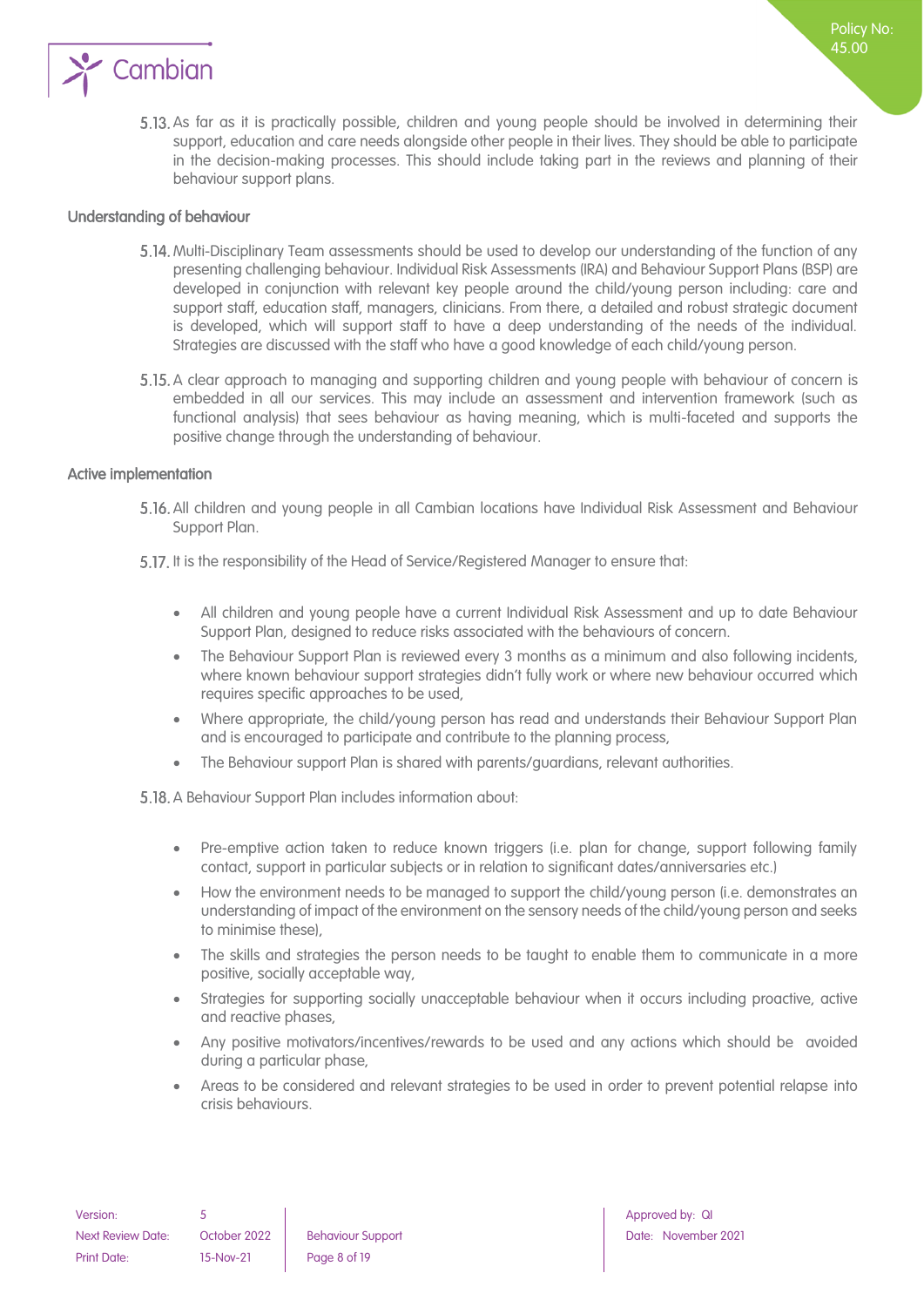

Each Behaviour Support Plan also outlines individualised reactive strategies that effectively support the individual when they are unable to regulate their behaviour.. It is expected that most of the reactive strategies would address the function of the presenting behaviour and would only include restrictive physical intervention as a last resort.

Policy No: 45.00

- Behaviour Support Plans will be reviewed and revised, by structured and objective monitoring of incident and restraint reports, recognising the child/young person's progress in replacing unwanted behaviours with more positive alternatives, and improving quality of life.
- A culture of collaborative practice must exist to ensure that we adopt a true multi-disciplinary approach.
- 5.22. Regular training relating to methods of behaviour support and the writing and monitoring of individual Behaviour Support Plans is provided for staff, both as whole service training and relating to individual young people. The promotion of appropriate behaviour support strategies and also about individuals are discussed regularly in the appropriate team meetings and at senior leadership meetings.
- Active and meaningful debriefs/reflections with staff involved in an incident and the child/young person must also form part of each home's/school's/college's culture in order to ensure that we can clearly identify learning points from any difficult situation and use these to inform future practice. Those, whether Individual or group debriefs must be linked with and revisited during individual staff supervisions and reflections recorded in supervision minutes (single subject or part of regular scheduled sessions).

#### <span id="page-8-0"></span>Evidence based

- Behaviour Support Plans once implemented, require on-going monitoring and recording in order to ascertain the effectiveness of the programme. They are active and dynamic documents which need regular updating in order to ensure that strategies employed are current and effective.
- Schools/Colleges/Homes employ various methods to record on-going data relating to incidents/physical intervention etc. This data is analysed on a regular basis by the appropriate teams within each setting to evaluate the effectiveness of specific strategies.
- 5.26. Data relating to incidents/physical intervention is submitted and analysed across the organisation by means of weekly submissions to CambianKPI.

#### <span id="page-8-1"></span>Multicomponent interventions

- Emotional regulation and behaviour support will be implemented at different levels and in different ways depending on the child/young person needs. Behaviour Support will be positive, i.e. focused on teaching and encouraging the person to develop and use more adaptive ways of responding to a range of stimuli or difficult situations.
- Behaviour Support will primarily focus on proactive and active strategies, with reactive strategies only be used to bring about effective control and to maintain a safe environment during situations by utilising approved and agreed techniques. The notion of addressing situations at an early stage to prevent the escalation and avoid unnecessary injury, harm or damage, is fundamental.
- 5.29. The focus will be placed on development of proactive strategies to prevent or reduce the impact of triggers and events that evoke or perpetuate the behaviours of concern. Interventions would be designed to support personal development and the learning and maintaining of new skills.
- Coping strategies will be prioritised and there would be evidence that the environment had been altered to ensure it was the best possible fit for the child/young person.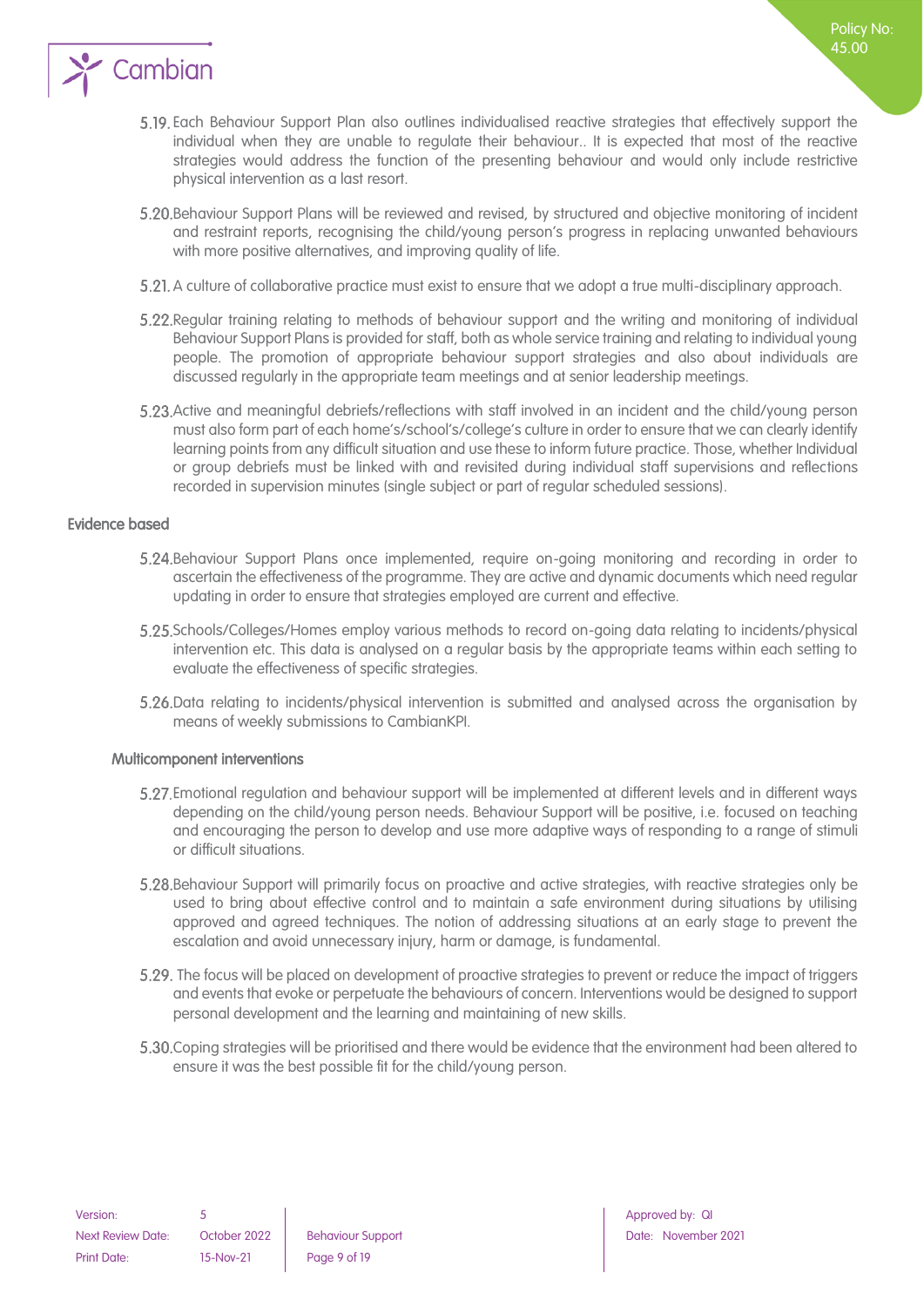

There will also be some reactive strategies to help people keep safe when needed. Support would be based on assessed need and may use a range of evidence-based therapies provided by therapy teams where required. Cambian provide the opportunity for people to engage in meaningful and purposeful activity that motivates them. In a home setting, this may include learning new skills or being encouraged to try a broader range of activities. In an educational setting, this is focussed on providing a stimulating curriculum that captures the individual's imagination and takes account of the ways in which the individual learns best and is appropriately differentiated in order to enable engagement in learning.

### <span id="page-9-0"></span>6. Procedure

#### Risk Assessment and Management process – Education

- Please read this section in conjunction with the 45.01 Risk Assessment and Management process map for Education, which provides an overview of the risk assessment and management process from the point of referral assessment to the point of transition onto the next phase of children's/young people's life within or outside Cambian.
- As a part of this process, each site will have the following set of documents for each child/young person, which will identify key information in relation to the effective support of behaviour and management of known risks from pre-admission and throughout their placement.
	- Referral Assessment Placement (RAP)
	- Impact Assessment (IA)
	- Individual Risk Assessment (IRA) IRA must be reviewed (as a minimum) every three months or as appropriate based on observed behaviour that either improves or deteriorates. If at any time a behaviour or risk of behaviour puts the individual into the 'High Priority Group' (HPG) then the reviews will be more frequent and according to need as required. Any behaviour resulting in a high level intervention will automatically be followed by a review of the Individual Risk Assessment document.
	- Behaviour Support Plan (BSP)
	- Placement Plan (Care Plan) Children/Adults
	- Risk Reduction Plan (RRP)
	- Placement Support Plan (PSP) this is one aspect of a continuum of support to those at risk of their placement breaking down. It is used where the behaviour of young people is such that on-going concerns with regards to the safety of others and/or staff are raised or the ability of the service to meet the young person's needs is in question.
	- Weekly Risk assessment (WRA) is based on Individual needs, presentation and type of service provided. Modification of the risk criteria might be required depending on the profile of the service.
	- Weekly Risk Assessment spreadsheet template
- Managers must ensure that every individual has all the appropriate and relevant documents completed at the appropriate stages in a young person's placement, informed by the relevant information including EHCP, LA Placement Plans and Health Plans. Those documents must be:
	- Developed (where appropriate involving Individual and their family) and implemented during the assessment period,
	- Subject to the agreed systems for monitoring of behaviour concerns,
	- Subject to data processing and analysis to review trends Individual Risk Assessment.

#### <span id="page-9-1"></span>Individual Risk Assessment (IRA)

6.4. In the context of supporting behaviour, an Individual Risk Assessment will be used to identify what level of risk the individual may present on site and in the community. A Behaviour Support Plan will identify the relevant type(s) of proactive, active and reactive interventions or support that will be needed in different situations in order to ensure that an individual's behaviour will not threaten safety (theirs or others).

| Version:                 |              |                          |
|--------------------------|--------------|--------------------------|
| <b>Next Review Date:</b> | October 2022 | <b>Behaviour Support</b> |
| Print Date:              | 15-Nov-21    | Page 10 of 19            |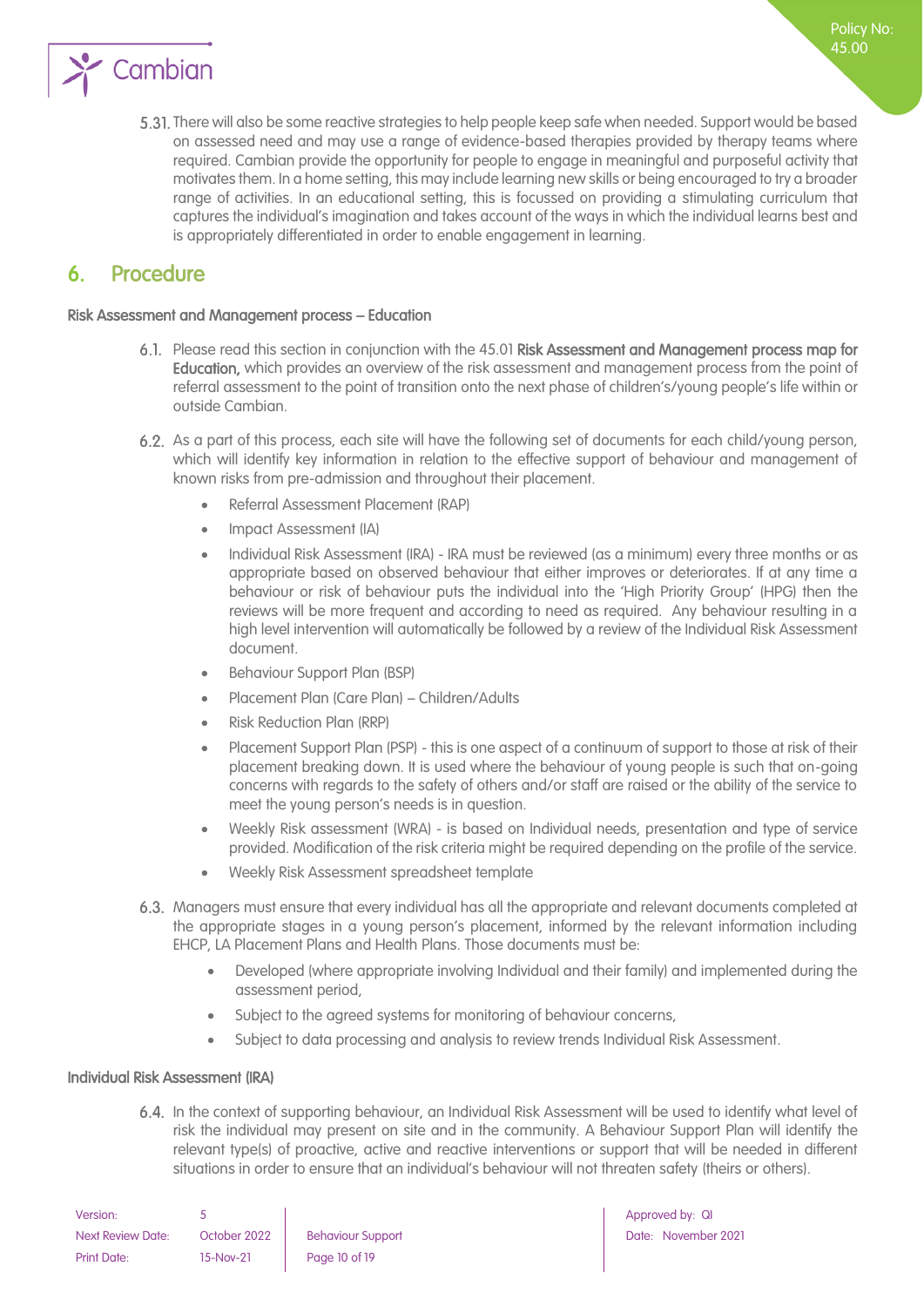

- 6.5. It is crucial that any potential need to employ restrictive physical intervention is acknowledged in the Behaviour Support Plan, so that an appropriate intervention can be properly planned. If an Individual's behaviour indicates that there is a strong likelihood that it will become necessary to use some form of restrictive physical intervention, then the Behaviour Support Plan and an Individual Risk Assessment needs to reflect this.
- The Individual Risk Assessment will also be used as a process to identify what actions will need to be taken to allow/enable an individual access to activities. In some circumstances it may be necessary to delay or avoid a particular activity because the current level of risk posed to the individual or others. However, staff will need to be mindful of the potential for discrimination against an individual if their access to an activity is being restricted unnecessarily.
- 6.7. In drawing up plans for the use of restrictive physical intervention, close liaison will be maintained between the multi-disciplinary teams involved with the individual in our care. Formal methods of sharing successful approaches and interventions should be adopted in order to ensure consistency and to maximise effectiveness.

#### <span id="page-10-0"></span>Behaviour Support Plan (BSP)

- Behaviour Support Plans should identify the particular setting conditions both within and outside the immediate environment that increase the likelihood of behaviour of concern occurring. These might include factors that increase the individual's general level of anxiety or stress and so affect their tolerance and ability to cope with the demands being made on them. The BSP should include details of observable signs in the individual's behaviour or demeanour that suggest increased levels of stress, agitation or anxiety as well as key triggers that are known to provoke behaviour of concern under certain setting conditions.
- Each Behaviour Support Plan should include clear criteria for when a particular intervention will be considered to be appropriate for that individual. Steps should be taken to ensure that all staff who may have to use these techniques are clear about what exactly is permissible, and under what circumstances. Clear distinctions should be made between the options that have been identified as appropriate, and their use under different circumstances.
- Behaviour Support Plans will include details of the wider range of proactive strategies to be employed in an attempt to avoid the need for restrictive physical intervention. This will include longer-term planning to address the root causes (function) behind the behaviour, as well as de-escalation and diversion techniques to be employed when behaviour begins to deteriorate beyond normal expectations.
- 6.11. Responses to behaviour of concern should take into account the individuality of the person in our care. In identifying appropriate interventions for that individual, a comprehensive assessment of their needs should be carried out, using a multi-disciplinary approach. Where the child/young person experienced trauma, approaches to behaviour support strategies must be trauma informed, so the appropriate and effective staff responses can be given.
- 6.12. When planning the use of restrictive physical intervention, it is important to ensure that the particular intervention is not contra-indicated because of personal characteristics or health/medical factors (i.e. asthma, increasing risks of positional asphyxiation, Sickle cell anaemia) in cases of potential physical harm as a result of physical intervention, it may be necessary to seek medical advice before the use of certain support techniques.
- 6.13. There will be times when staff will need to intervene physically to keep children and young people safe or to keep themselves and/or others safe. However, just because restraint is permissible, it does not mean that it is the best and/or only way to manage a concern or situation. Staff should always consider the balance of risk associated with carrying out any intervention, i.e. action taken will be to prevent a greater harm from occurring, this is assessing the balance between the risks of carrying out the intervention against the risk of not carrying out that intervention.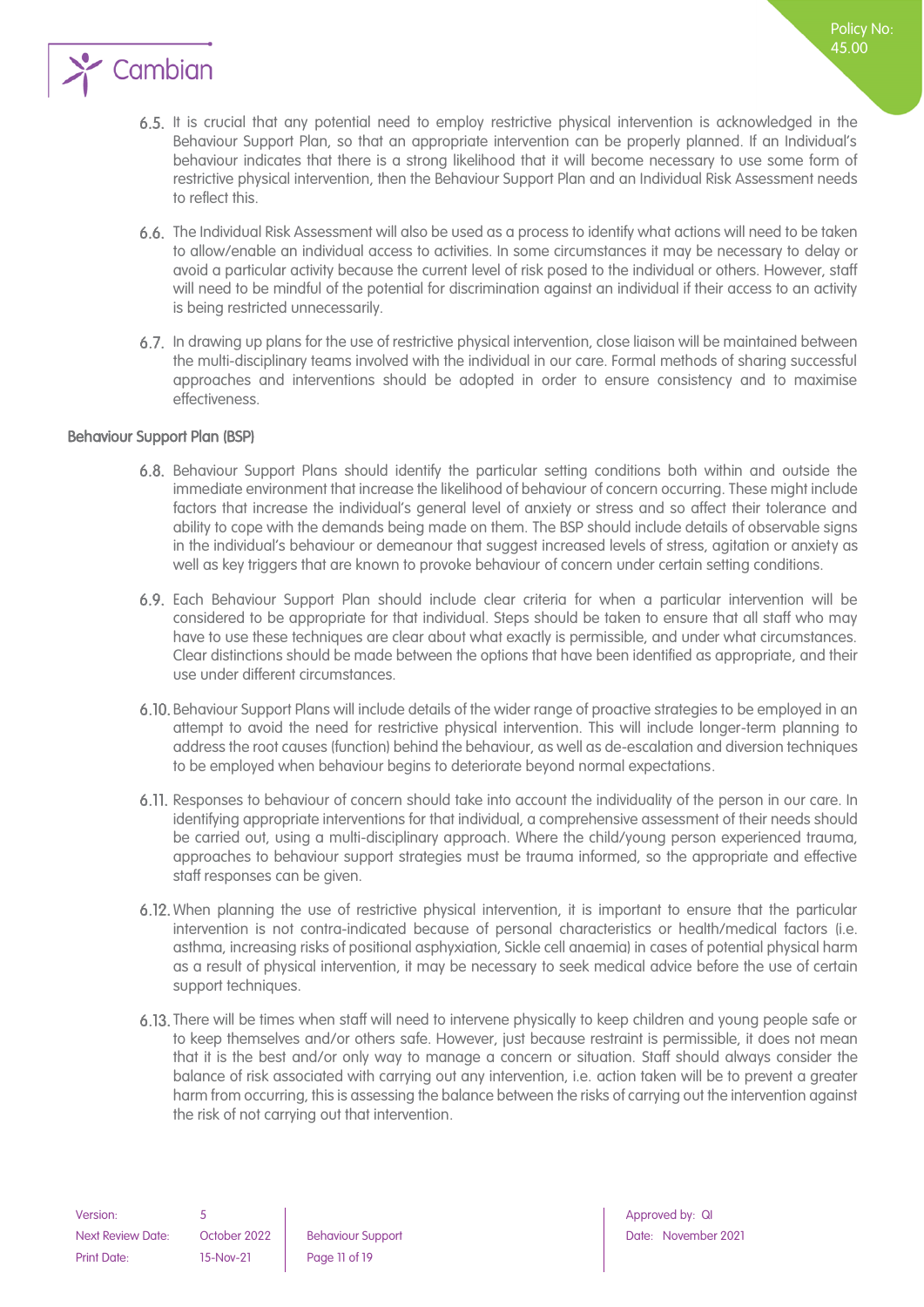

- As well as physical harm, it is important to understand an additional risk associated with potential psychological harm as the result of the use of restrictive physical intervention. This needs to be tended to with the same attention as any physical harm. This means ensuring effective debriefs for those involved and re-attuning of relationships.
- Physical interventions should only be used in conjunction with other strategies designed to help the individual learn alternative non-challenging behaviours. As well as identifying responses to behaviour of concern, any individual plans should include details of environment changes, teaching opportunities and the provision of particular resources or activities that will enable the individual to learn to meet their own needs through more appropriate behaviour.

#### <span id="page-11-0"></span>The role of staff

- Staff have a responsibility to ensure that incidents involving behaviour of concern are accurately reported immediately, discussed, recorded and actions taken to reduce the risk of an incident occurring again and to make reparation to any harm done.. The written/electronic record should be completed within an hour, but no later than 24 hours after the incident. It would be expected that any incident is recorded before a member of staff leaves site at the end of their working day.
- 6.17. The team/person named as responsible for coordination of the school/home behaviour support has a responsibility for ensuring that each Incident sheet or electronic record is analysed and that the young person and staff involved have been offered a debrief. They must also ensure that every staff member debrief was further discussed by their line manager in the next available staff supervision session including reflection/feedback on how the incident was managed.
- Any changes proposed to current Behaviour Support Plan(s) and Individual Risk Assessment(s) must be shared with all staff to ensure revised strategies are applies consistently and without a delay.
- 6.19. The Head of Service/Registered Manager has a responsibility to ensure all actions identified by the team/person named as responsible for coordination of the school/home behaviour support have been carried out in a timely manner.

#### <span id="page-11-1"></span>The Role of children and young people

- Where possible all children/young people are encouraged and expected to take responsibility for their own behaviour and will be made fully aware of this Behaviour Support policy and their Behaviour Support Plan.
- Where possible all children/young people are supported to understand what happened and how they can modify their responses in difficult situations.

#### <span id="page-11-2"></span>Individual's Debrief /Reflections

- Following an incident involving behaviour of concern, the child/young person should be given the opportunity to talk through and reflect on the circumstances in which the child/young person found themselves. The purpose of this debrief is to explore with the child/young person the responsibility for what has happened and to identify alternative strategies for the child/young person to avoid similar situations occurring in future. Where a child/young person is unable to use words to reflect on the incident, other forms of debrief should be explored. This could involve the use of social stories (see 45.11 a-f for debrief guidance).
- 6.23. It is necessary to exercise judgement in the timing of this meeting balancing the need to allow sufficient time for the child/young person to calm down fully without allowing too much time to pass so that the meeting loses its immediacy and impact. It is also important to think about who should conduct this meeting. Ideally it should not be the person directly involved in the incident. It would be preferable if the meeting could be conducted by a person who has a good relationship with the child/young person and who is seen as credible, fair and authoritative. NB: If the child chooses to have a debrief/reflective session with someone who was involved in the incident, an additional wellbeing check should be carried out before and after the session by somebody who was not involved in the incident.

| Version:                 |              |                          |
|--------------------------|--------------|--------------------------|
| <b>Next Review Date:</b> | October 2022 | <b>Behaviour Support</b> |
| <b>Print Date:</b>       | 15-Nov-21    | Page 12 of 19            |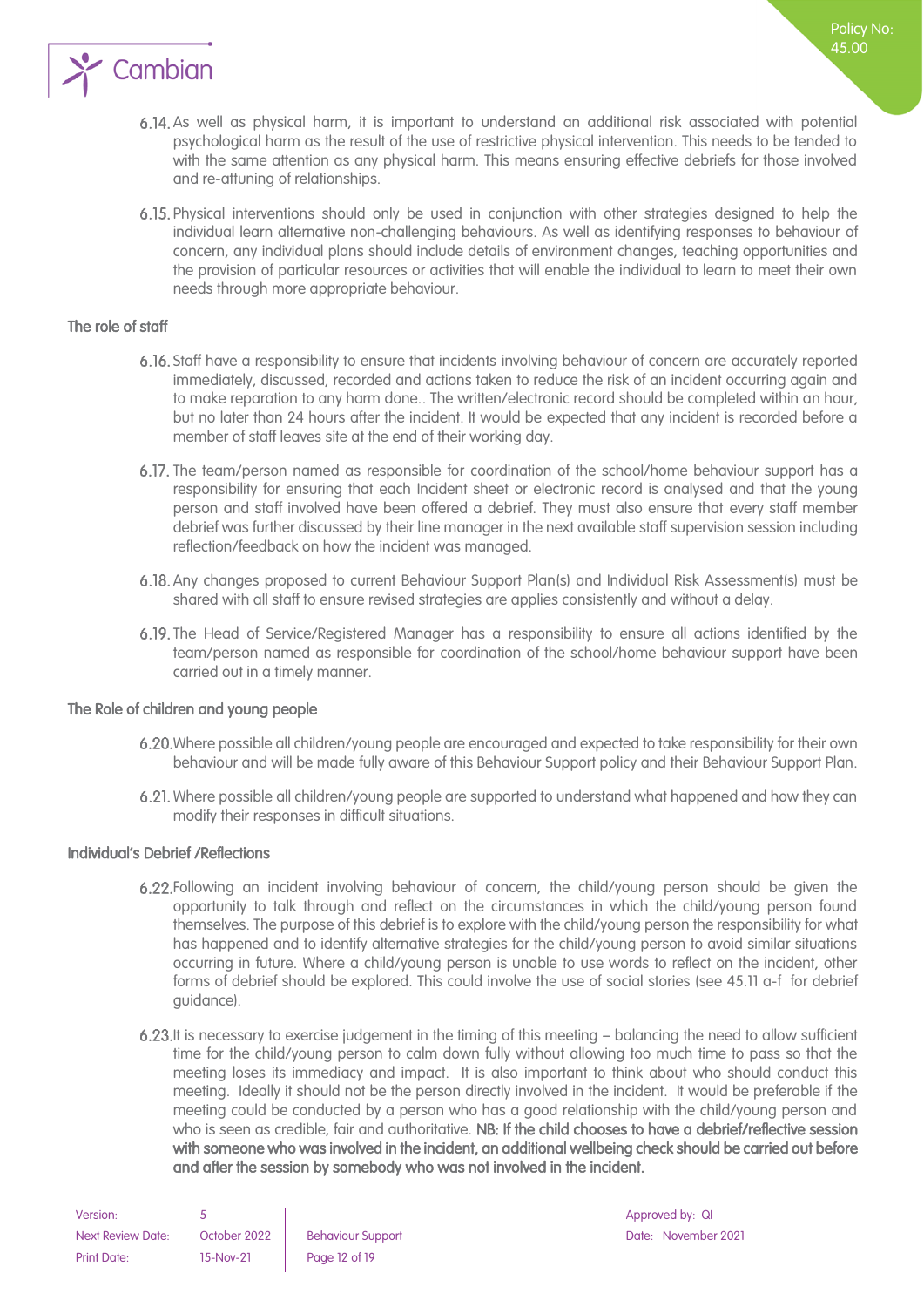

- 6.24. The purpose of the meeting is to promote change and to help the child/young person to develop improved self-regulation or more effective strategies to manage stimuli. It is essential that staff understand the potential impact of toxic shame on a child/young person's ability to reflect on an incident and It is important that it is conducted in a calm and supportive way which the child/young person experiences as helpful and positive.
- 6.25. If it is necessary to impose any sanctions on the child/young person or there are any other negative outcomes (from the child/young person's perspective) they should be informed of these things after and separate from the debriefing meeting. Any sanctions or consequences should be in line with policy and be recorded in a timely manner.
- 6.26. In some cases a member of the therapy team might need to be involved and support depending on capacity. They may be able to help with the selection of questions, or with specific arrangements around the communication with the child/young person.
- 6.27. Sites may use different specifically designed debrief documents which will be carefully selected for each child/young person. Examples of Facilitated Decision Making (FDM) and Evaluation Support Procedure level 1-4 are in 45.11 a-f – Individual Debrief resources.

#### <span id="page-12-0"></span>Structure, boundaries and school/home rules

- All locations will ensure that all Individuals are cared for and/or educated in an environment which provides positive and appropriate structure, boundaries and rules. These help to provide the framework for developing a moral foundation where skills of self-control and self-discipline are developed and children and young people are able to take responsibility for their actions.
- All locations will provide clear information on any rules that apply in that setting and where appropriate individuals will sign agreements or contracts that they understand them and what any consequences would be for breaking those rules. Where individuals are age of 16 or above and do not have capacity to agree to such rules 13.00 Mental Capacity and Consent policy will apply and any decisions will be made with the individual's best interest.

#### <span id="page-12-1"></span>Ongoing support, praise and encouragement

- Helping the child/young person learn about, and where appropriate replace maladaptive strategies for coping with or communicating needs, wants and feelings with a more socially appropriate pattern is a key objective of effective behaviour support, but it may not work for everyone immediately. Rewards motivate and help children and young people to see that good behaviour is important and also valued. At Cambian we seek to reward all children and young people for their efforts, commitment, good behaviour, achievements and hard work in a variety of ways.
- Praise and encouragement develops children and young people's confidence and self-esteem and can be used as a motivator to encourage positive behaviour. For those who require further encouragement, the promise of rewarding experiences as a consequence of appropriate behaviour provides an added motivator. Therefore where appropriate, token and reward systems can be extremely effective motivators in the development of positive behaviour.
- Where the child/young person has experienced trauma, education about trauma reactions will be provided and a hope for full recovery given. This may be led by the member of the senior management team or therapy team member – depending on the type of provision offered.
- Conveying information about common reactions to trauma can often be helpful, not only to the child/young person, but also to the people around them, including staff, parents, teachers, non-teaching staff and community member involved in child's/young person's life. Knowing what to expect and what reactions are most common can relieve adults' worries that the child/young person will not recover or will be damaged forever.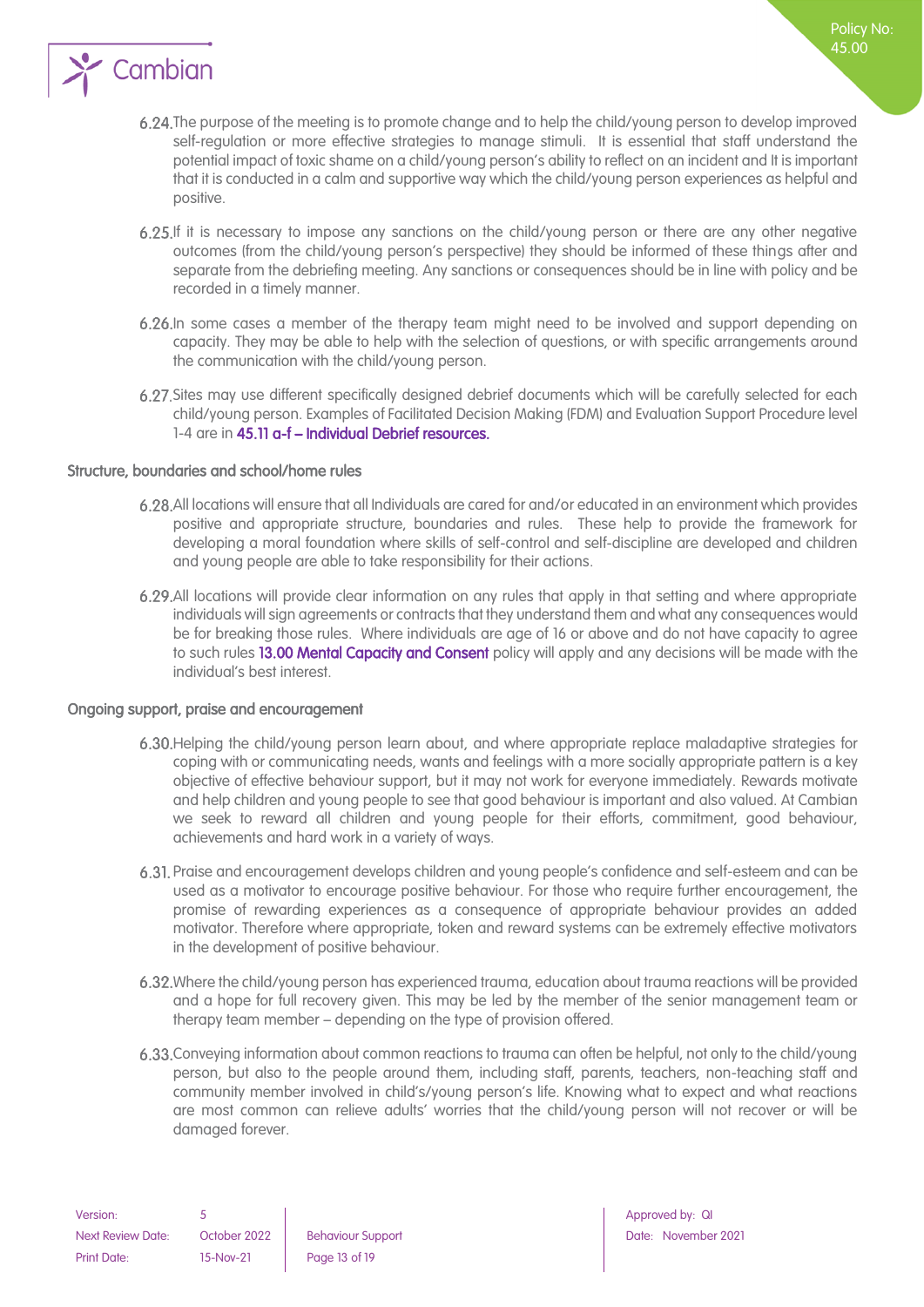

#### <span id="page-13-0"></span>**Consequences**

- 6.34. It is essential that those supporting young people in the aftermath of an incident understand the function of the undesirable behaviour for the young person when considering how to proceed. If staff understand the function, this will help to guide the opportunities for learning (consequence). Many of the neuro-diverse children/young people in our services experience a high degree of anxiety and this presents in different ways, many of them are socially unacceptable. This is likely a result of them not having the capacity, or communication skills to be able to express these feelings in other ways. They rely on the attunement of staff supporting them to make sense of these feelings and support their emotional regulation. Where this support fails, and behaviour is the only form of communication accessible, the underlying, unexpressed emotions are at risk of being compounded by fear and shame, both emotional states which do not provide an emotional safe space where learning can occur. REMEMBER Shame doesn't motivate prosocial behaviours; it fuels social withdrawal and lo[w self-esteem.](https://www.psychologytoday.com/us/basics/self-esteem)
- Children and young people rarely respond positively to being addressed by an adult raising their voice and will either become extremely distressed or over-stimulated, exacerbating any inappropriate behaviour (shame response). Other children and young people observing such behaviour may also become distressed or over-stimulated, causing incidents to escalate. Therefore, where supportive correction is felt to be necessary and effective, it should be delivered calmly and quietly, avoiding unnecessary distress/stimulation.
- As well as rewarding positive behaviour, there is a need for consequences to support and facilitate learning more prosocial behaviour. The use of consequences should be characterised by certain features, such as:
	- It must be clear why the consequence is being applied,
	- It must be made clear what changes in behaviour are required to prevent similar situation,
	- There should be a clear distinction between minor and major incidents,
	- The focus should be on the behaviour, not the child/young person.

#### <span id="page-13-1"></span>Working together

- All services will ensure that there is an ongoing dialog (where appropriate and advisable) with families, carers and other professionals involved.
- All services must liaise closely with those responsible for the child's/young person's care to effectively support children and young people across a range of contexts. The services will share observations and feedback but also seek support in the development of practice which is of benefit to the child/young person life.
- 6.39. Other agencies and professionals will be engaged when considered necessary and in the best interests of the child/young person by both their parents/carers/LA and the service.

#### <span id="page-13-2"></span>Physical Intervention

- 6.40. This section should be read in conjunction with 46. Physical Intervention (PI) policy and procedure.
- 6.41. The purpose of physical intervention is to take immediate control of a dangerous situation, in order to end or significantly reduce the risk of harm to the person and others around them. Physical Restraint is a restrictive intervention involving direct physical contact where the intevener's intention is to prevent, restrict, or subdue movement of the body, or part of the body of another person.
- Cambian services use either of the following BILD accredited Physical Intervention methods:
	- CPI Management of Actual of Potential Aggression (MAPA),
	- PILLARS.
	- Management of Violence and Aggression (MVA).

| Version:                 |              |                          |
|--------------------------|--------------|--------------------------|
| <b>Next Review Date:</b> | October 2022 | <b>Behaviour Support</b> |
| <b>Print Date:</b>       | 15-Nov-21    | Page 14 of 19            |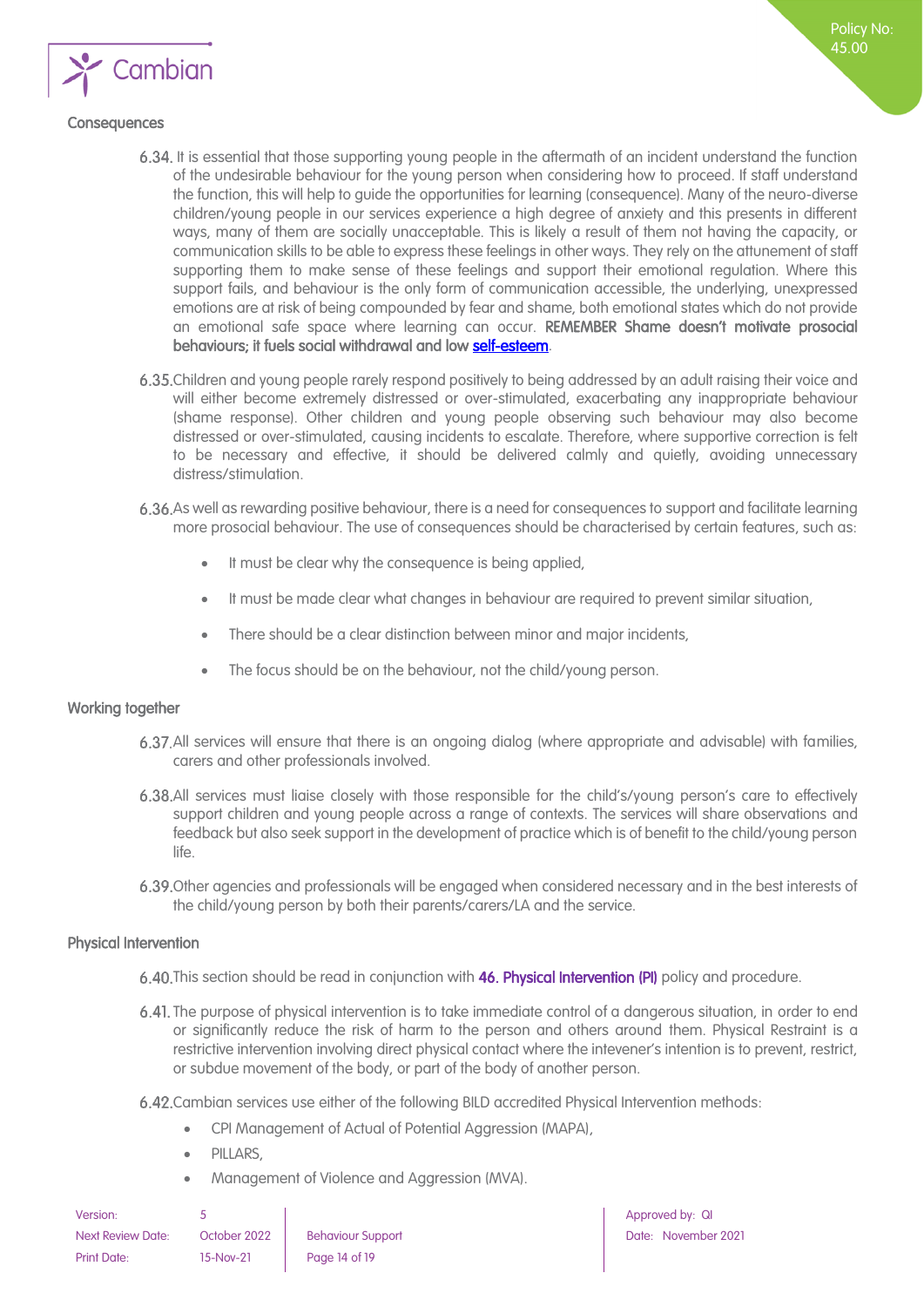

#### • Team Teach

This policy, procedure, supporting documentation and training are provided for staff to give clear instruction and guidance.

#### <span id="page-14-0"></span>Supporting staff

- 6.44. We understand that working with children and young people with complex needs in developing effective behavioural support requires commitment, specific skill and dedication. In order for the support for behaviour to be as effective as it could be, it is necessary for the staff involved to be provided with a learning and reflections opportunities and with the appropriate level of skill and confidence. Cambian is committed to supporting staff by:
	- Providing MAPA, PILLARS, MVA model training and also where required additional learning opportunities in the use of appropriate strategies and interventions,
	- Completion and continuous monitoring of Cambian KPI's including an overview of incidents, deescalation and level of restraints used,
	- Providing support from a member of the Senior Leadership Team to members of staff including managers whenever requested,
	- Providing additional guidance, for example clinical support in development or review of Behaviour Support Plans for children and young people in order to address challenging behaviour,
	- Regular monitoring of incidents,
	- Staff debrief sessions following stressful or serious incidents,
	- Providing regular supervision with line manager which encourages deep reflection,
	- Providing access to Employee Assistance Programme which is free of charge.

#### <span id="page-14-1"></span>Staff debrief

- 6.45. We have a duty of care for our staff. Debrief after a serious incident and/or incidents where restrictive intervention was used is a necessary and important step. Debrief can be carried out by any member of staff including Managers, Team Leaders, members of the therapy team. The name of the staff member receiving and also providing debrief is added to the incident sheet, the debrief document is completed on 45.2 – Reflective Debrief and attached to the relevant incident form.
- 6.46. Where restrictive intervention took place, debrief with the member of staff should be carried out within 24 hours. There might be times where a group debrief will need to be offered – this will take place where a group of staff were involved in a difficult incident/situation and it is believed the whole group will benefit from the session. These sessions might be guided by Managers, facilitators or other identified practitioners. Group debriefs will be provided to review team members' experience at the time and it is important to remember that the feedback from each session should be use to inform further learning.

#### <span id="page-14-2"></span>Heads of Care Forum

- Cambian Education has a dedicated Heads of Care forum which meets quarterly. The Forum comprises, but is not restricted to the following members:
	- Regional Education (Care) Leads (Chair)
	- Regional Education Leads open membership
	- Heads of Care/Registered Managers
	- Headteachers/Principals open membership
	- Responsible/Nominated Individuals and Directors open membership

| Version:                 |              |                          |
|--------------------------|--------------|--------------------------|
| <b>Next Review Date:</b> | October 2022 | <b>Behaviour Support</b> |
| <b>Print Date:</b>       | 15-Nov-21    | Page 15 of 19            |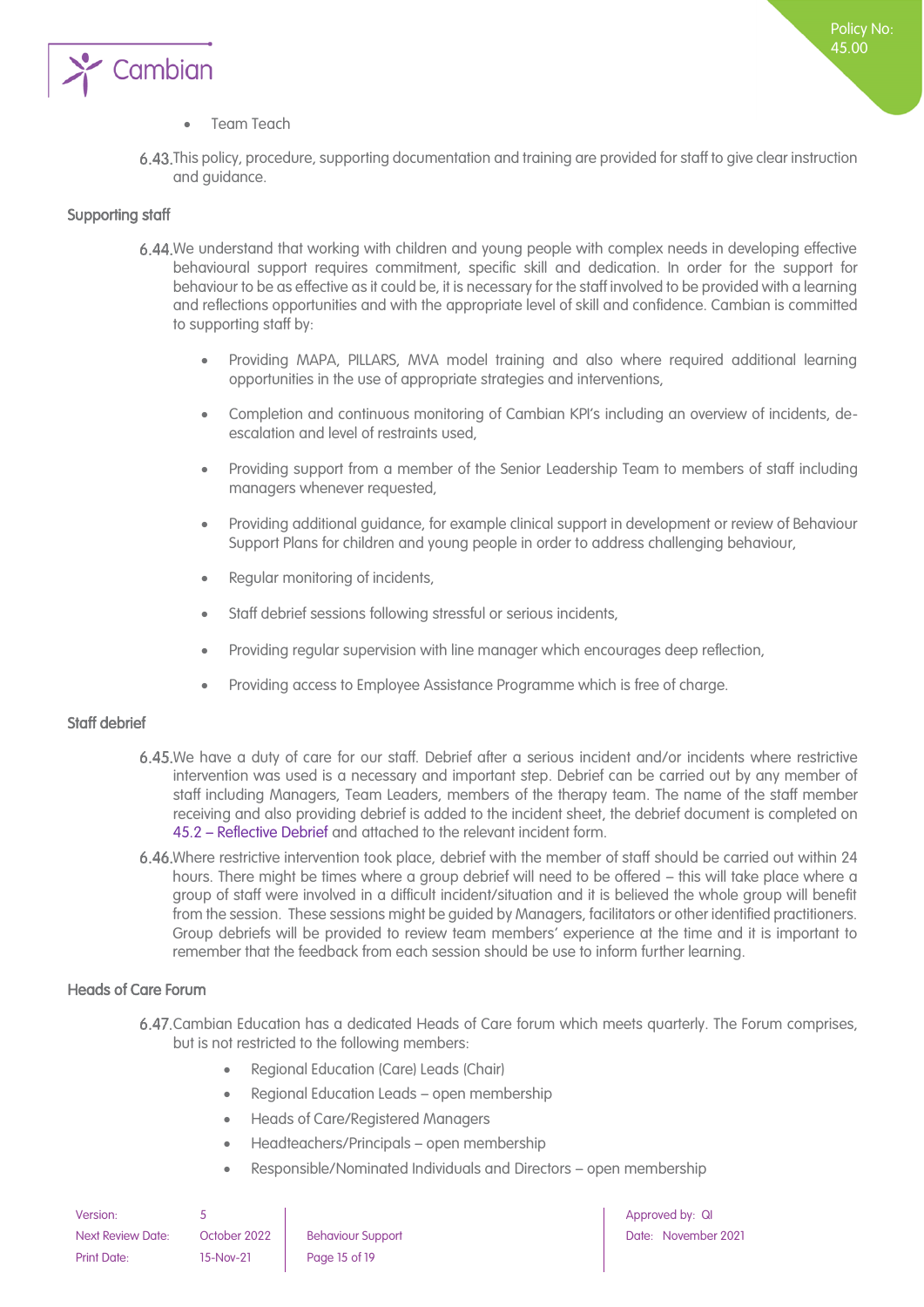

- COO open membership
- Other Cambian key members depending on the subject discussed e.g. Learning & Development and HR team – by invitation
- Guests (Regulators, Advocates, Parents/Siblings, others) by invitation

6.48. The Heads of Care forum members have collectively established the terms of reference:

- Networking opportunity to promote and share good practice,
- to support and encourage the development of the quality and best practice across care provisions,
- to ensure there is collaborative approach to raising standards,
- for Heads of Care to meet to problem solve, share information and offer peer support,
- on request to review, comment and make proposals for change in relation to policy and procedures,
- to provide a platform for understanding and introducing new initiatives: i.e. applying new legislation and to work specifically on an area of future development identified for our sector. all times with current legislation and statutory guidance, and ensure that daily practice and procedures accord with this policy,

Throughout the annual cycle the group will place its focus on the following areas:

- Ensuring that Cambian Education meets the requirements of the relevant Behaviour Support framework within its standards and training (facilitated by relevant programme lead),
- Ensuring that operational feedback on the effectiveness of behaviour support policies and procedures is sought and promoting the welfare of children and young people are consistent at
- Monitoring and analysing a holistic view of behaviour support issues to ensure that incidents are managed effectively, themes are identified and tracked and appropriate actions are taken within suitable timescales,
- Facilitating a 'lessons learned' process to ensure that from an organisational perspective, learning points from serious incidents, can be identified and action taken which will support the review of this policy,
- Ensuring processes are in place and operating, to routinely review and evaluate behaviour support including practice and performance of all staff working with children and young people,
- Promoting and fostering a culture of continuous improvement across all disciplines,
- Providing an information exchange / setting for discussion to consider the best means to address any issues in relation to safeguarding & child protection, including working together with other agencies.

#### <span id="page-15-0"></span>Need for consent

- Please read this section in conjunction with Mental Capacity and Consent and Deprivation of Liberty policy.
- Children's and Young People's care must only be provided with the consent of the relevant person, which may include the person themselves.

#### <span id="page-15-1"></span>Consent and Mental Health Act

- Where young people are detained under Section 2 and 3 of the Mental Health Act consent may not be required – staff should follow guidance within the MHA Code of Practice.
- Implementation of positive behaviour support through supervision, staff meetings and collaborative discussion with members of the clinical team.
- Each location will have an up-to-date training matrix which provides evidence of all staff training including the name of the course, date and time taken and when this training needs to be refreshed.

| Version:                 |              |                          |
|--------------------------|--------------|--------------------------|
| <b>Next Review Date:</b> | October 2022 | <b>Behaviour Support</b> |
| Print Date:              | 15-Nov-21    | Page 16 of 19            |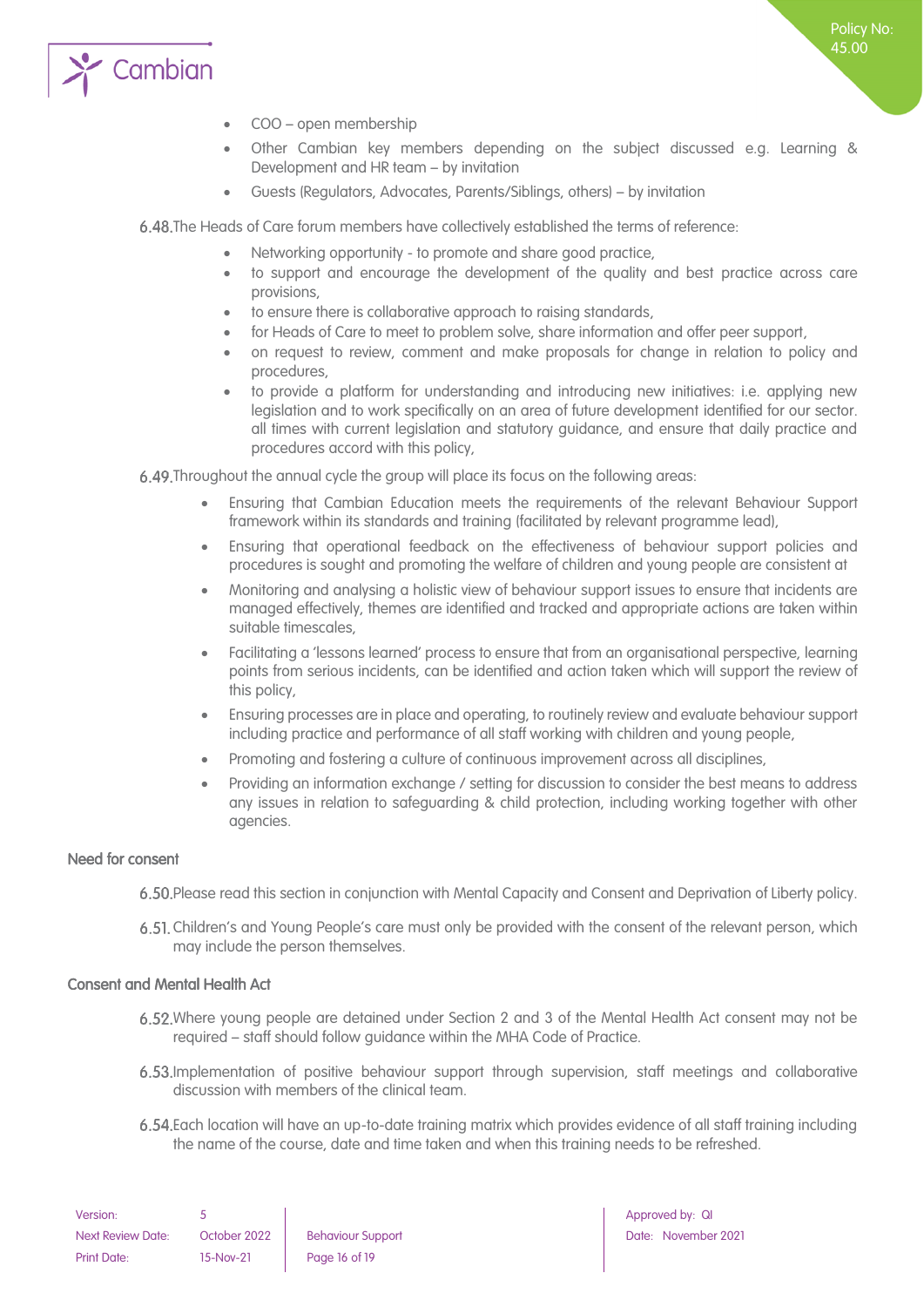

## <span id="page-16-0"></span>7. Standard Forms, Relevant Documents, Letters & References

<span id="page-16-1"></span>This Policy's supporting documents

| 45                | <b>Behaviour Support Policy - Education</b>              |
|-------------------|----------------------------------------------------------|
| 45.1              | Risk Assessment and Management process map for Education |
| 45.2              | Referral Assessment Placement Form                       |
| 45.3              | Impact Assessment                                        |
| 45.4 <sub>a</sub> | Behaviour Support Plan - for Individual signature        |
| 45.4b             | Behaviour Support Plan - for parent or LA signature      |
| 45.5a             | Individual Risk Assessment                               |
| 45.5 <sub>b</sub> | Individual Risk Assessment - example and guidance        |
| 45.6              | Risk descriptors                                         |
| 45.7 <sub>a</sub> | WRA Guideline (ASD profile)                              |
| 45.7b             | Weekly Risk Assessment (ASD profile)                     |
| 45.8 <sub>a</sub> | <b>WRA Guideline (AS profile)</b>                        |
| 45.8b             | Weekly Risk Assessment (AS profile)                      |
| 45.9              | Weekly Risk Assessment spreadsheet template              |
| 45.10             | <b>Incident Form</b>                                     |
| 45.11a-g          | Debrief Forms for staff (levels 1-4) 7 documents         |
| 45.12             | Placement Support Plan                                   |
| 45.13             | <b>Staff Reflective debrief</b>                          |
| 45.14             | <b>Weekly Body Map</b>                                   |
| 45.15             | Static body chart record                                 |
| 45.16             | <b>Risk Reduction Plan</b>                               |
| 45.17a            | Placement Plan - adults                                  |
| 45.17b            | Placement plan - children                                |

Version: 5 Approved by: QI Approved by: QI Approved by: QI Approved by: QI Approved by: QI Next Review Date: October 2022 Behaviour Support Next Review Date: November 2021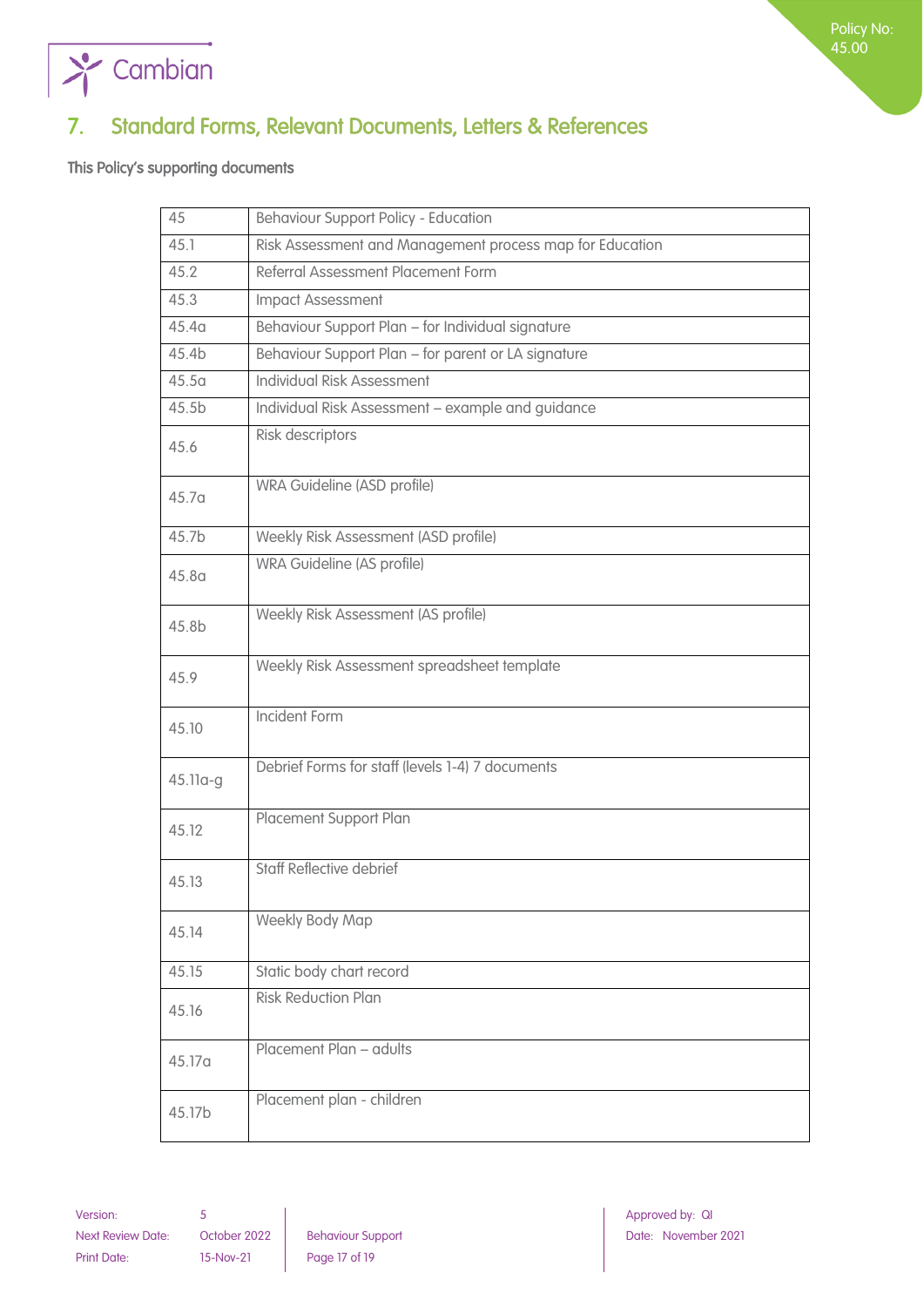

- 7.1. Risk Assessment and Management process map for Education
- 7.2. Referral Assessment Placement Form
- 7.3. Impact Assessment
- 7.4. Behaviour Support Plan for Individual signature
- 7.5. Behaviour Support Plan for parent or LA signature
- 7.6. Individual Risk Assessment
- 7.7. Individual Risk Assessment example and guidance
- 7.8. Risk descriptors
- 7.9. Weekly Risk Assessment (ASD profile)
- 7.10. WRA Guideline (ASD profile)
- 7.11. Weekly Risk Assessment (AS profile)
- 7.12. WRA Guideline (AS profile)
- 7.13. Weekly Risk Assessment spreadsheet template
- 7.14. Incident Form
- 7.15. Debrief Forms for staff (levels 1-4) 7 documents
- 7.16. Placement Support Plan
- 7.17. Staff Reflective debrief
- 7.18. Weekly Body Map
- 7.19. Static Body Chart Record
- 7.20. Risk Reduction Plan
- 7.21. Placement Plan adults
- 7.22. Placement plan children

#### <span id="page-17-0"></span>Other Cambian Policy

- 7.23. Child Protection and Safeguarding
- 7.24. Child Sexual Exploitation
- 7.25. Physical Intervention
- 7.26. Mental Capacity and Consent
- 7.27. Anti-bullying
- 7.28. Third Party Aggression
- 7.29. Exclusions